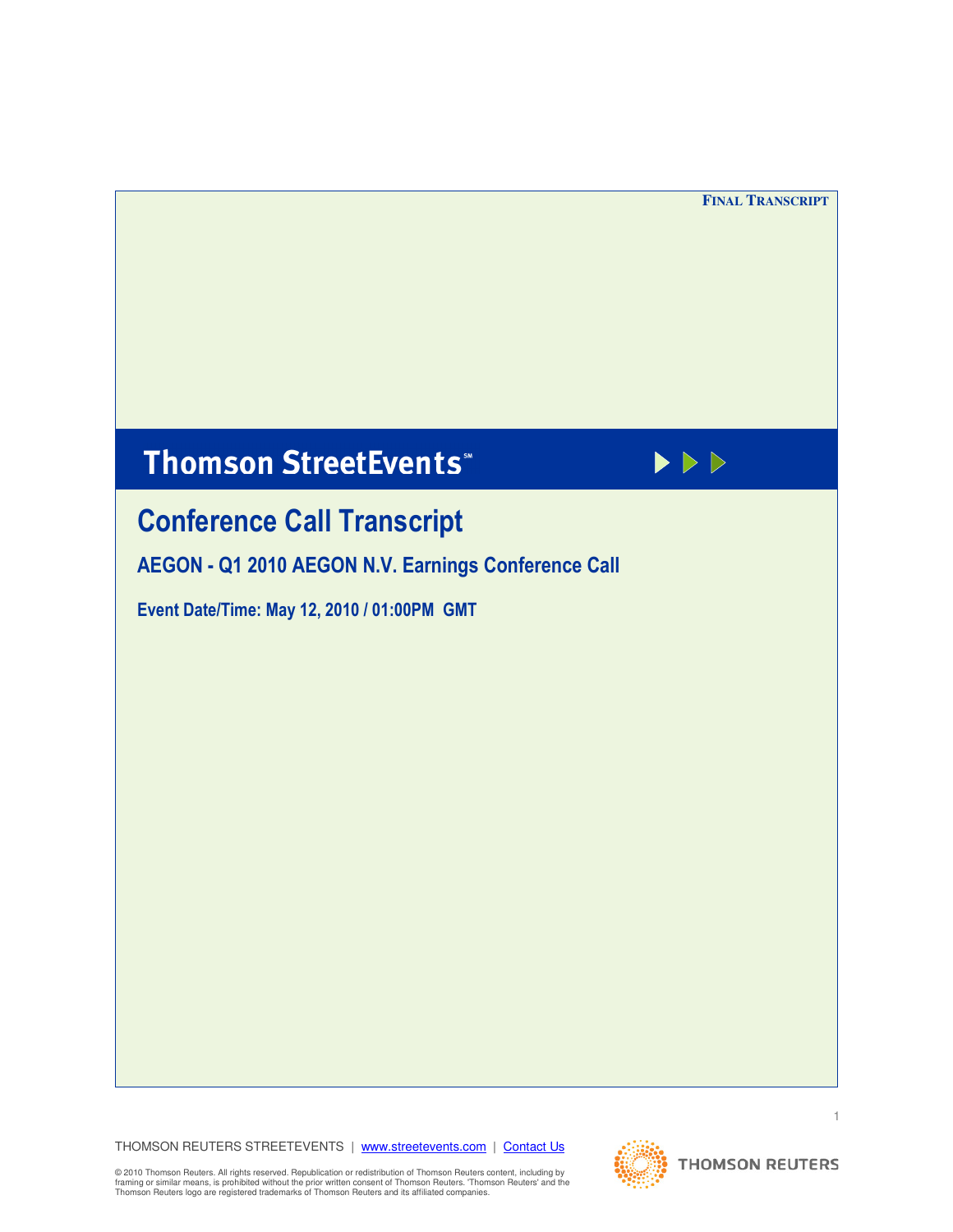# CORPORATE PARTICIPANTS

# **Jan Nooitgedagt**   *AEGON N.V. - CFO and member of the Executive and Management Boards of AEGON N.V.*

 **Darryl Button**   *AEGON N.V. - SVP and CFO of AEGON USA* 

 **Melanie Puri**   *AEGON N.V. - Chief Actuary* 

 **Michiel van Katwijk**   *AEGON N.V. - EVP* 

 **Eric Goodman**   *AEGON N.V. - CEO of AEGON USA Investments* 

# CONFERENCE CALL PARTICIPANTS

 **Farquhar Murray**   *Autonomous Research - Analyst* 

 **Duncan Russell**   *JPMorgan - Analyst* 

 **Jan Willem Weidema**   *Fortis - Analyst* 

 **Nick Holmes**   *Nomura - Analyst* 

 **Chris Hitchings**   *KBW - Analyst* 

 **Oliver Steel**   *Deutsche Bank - Analyst* 

 **William Elderkin**   *Citigroup - Analyst* 

 **Johnny Vo**   *Goldman Sachs - Analyst* 

 **Albert Ploegh**   *ING Commercial Banking - Analyst* 

# P R E S E N T A T I O N

#### **Operator**

 Ladies and gentlemen, welcome to the AEGON first quarter 2010 results and embedded value 2009 conference call for analysts and investors, on Wednesday, 12th of May 2010. Throughout today's presentation all participants will be in a listen-only mode. After the presentation there will be an opportunity to ask questions. (Operator Instructions).

I'll now hand the conference over to Mr. Jan Nooitgedagt.

 **Jan Nooitgedagt** *- AEGON N.V. - CFO and member of the Executive and Management Boards of AEGON N.V.* 

 Good afternoon, ladies and gentlemen. Thank you for joining us for this discussion of AEGON's first-quarter results, as well as embedded value for 2009.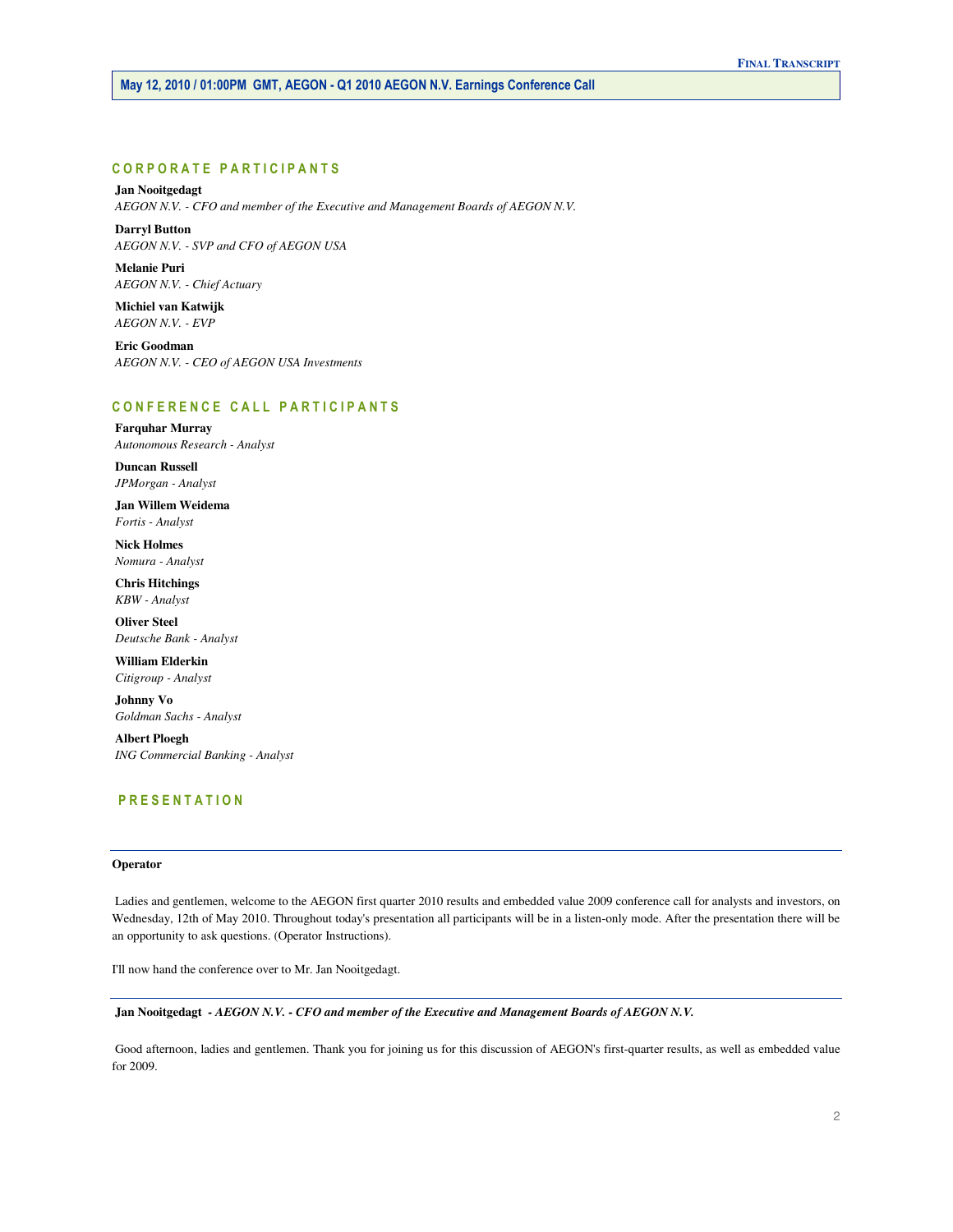Joining me today are Melanie Puri, our chief actuary; Darryl Button, the CFO of our operations in the Americas; Eric Goodman, head of our general account investment portfolio; and Michiel van Katwijk, Executive Vice President.

We realize it's a very busy day for you, so we will try to keep the presentation brief to allow enough time for your questions.

 Before getting to the presentation, let me just remind you to take a moment to review our disclaimer on forward-looking statements, which is at the end of this presentation.

 Let me share with you what we believe are the clear highlights of the quarter. AEGON posted a strong set of results during what continues to be an uncertain economic environment.

 Underlying earnings have clearly improved compared with last year, supported by improved financial markets and a broad range of cost saving measures.

New life sales, although somewhat lower, were robust, especially in key areas such as pensions.

 We have been able to maintain our strong excess capital position, which we believe is both necessary and prudent given the challenges of the current environment.

At the same time, we remain focused on implementing our strategy and delivering on the strategic priorities we have identified.

As you can see on slide three, the strong first-quarter results are evidence of the continued successful execution of our strategy.

 Underlying earnings continued their upward trend, benefiting from increased revenue generating investments, cost savings measures, and improved financial markets.

 Sales continued to be robust, though somewhat affected by a decrease in sales of intermediate annuities in the UK following a decision to reprice those products.

 Growth deposits, excluding the runoff businesses, increased to EUR7.8 billion. This increase was driven mainly by US pensions and third-party asset management. It has offset the significant decline of almost EUR2 billion in fixed annuity deposits, which we have been managing lower.

 Revenue generating investments totaled EUR388 billion, an increase of 7% compared with year-end 2009. This increase was due primarily to a strengthening of the US dollar against the euro and improvements in the market value of both equities and bonds.

During the first quarter we made further progress in areas that are central to our strategic objectives. Let me highlight a few items.

 I am pleased that we have been able to secure a license to begin operations in the province of Hubei. With this ninth license in China, we now cover an area with more than 450 million inhabitants, or more than 50% of GDP in this fast-growing market for life insurance and pensions.

 Our operating expenses declined 4% as a result of the cost saving measures we are continuing to pursue. As we had made clear, controlling costs continues to be a key focus point for AEGON.

 We are also pleased that our enterprise risk management framework has been upgraded to strong by Standard & Poor's. This reflects the significant progress we have made in developing a risk management framework and the fact that this framework is now fully embedded in our business.

 As you're well aware, we are engaged in the process of obtaining the European Commission's final consent to the terms related to AEGON's participation in the capital support program of the Dutch government at the end of 2008. We are not in a position to speculate about the timing or final outcome of this process, nor to discuss any details relating to the process underway.

 In line with our strategy to allocate more capital for higher growth and higher return business, we have been able to increase our sales in pensions and third-party asset management. At the same time we have also reduced our sales in fixed annuities in the US and immediate annuities in the UK.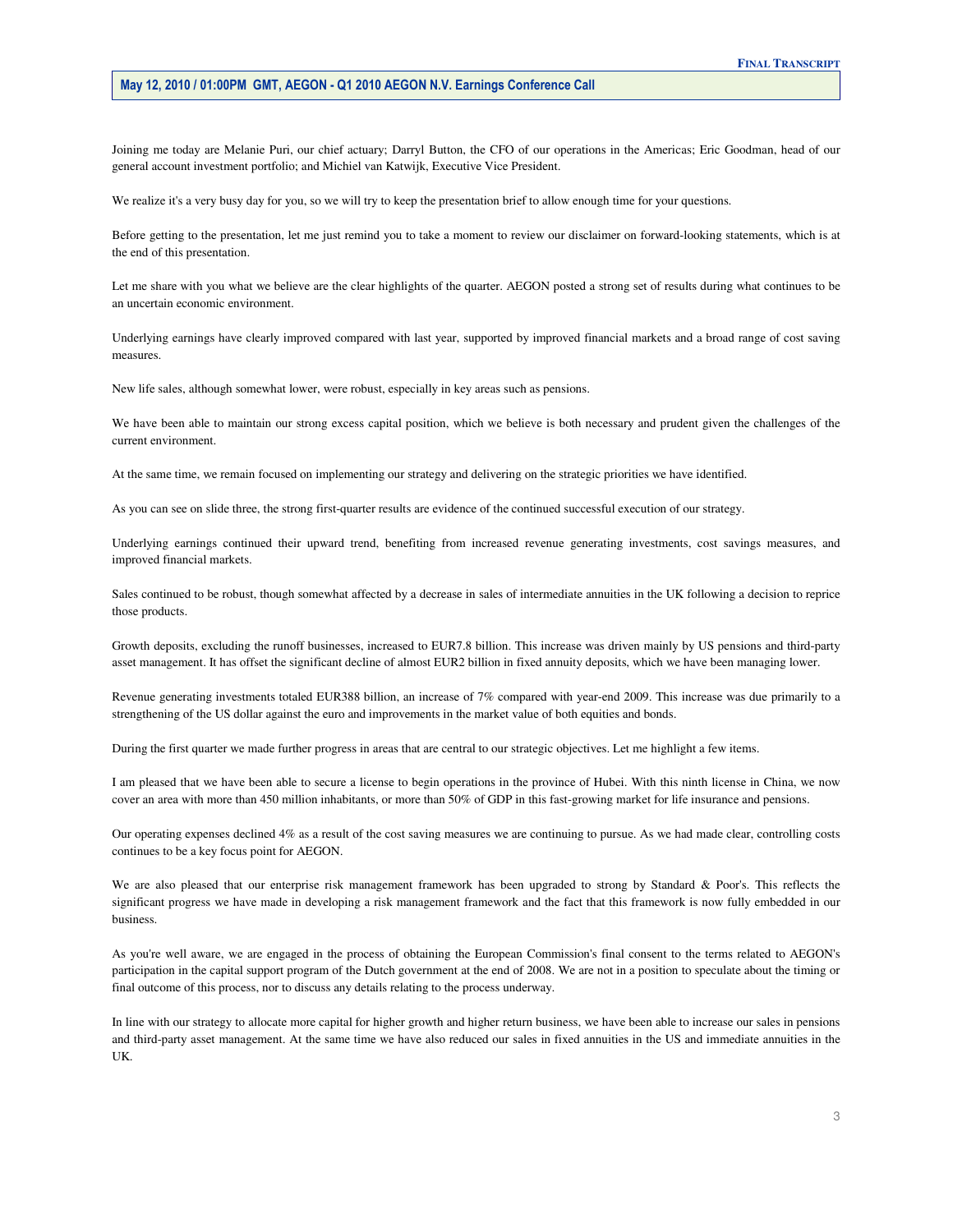Higher new life sales in the Americas and Central and Eastern Europe were more than offset by decreased sales in the United Kingdom and Spain.

Gross deposits, excluding the runoff businesses, rose 3% compared with the first quarter last year.

 In the Americas, the significant decline in fixed annuity deposits was almost completely offset by increases in variable annuity, retail mutual funds, and pension deposits.

 Excluding the runoff businesses, all country units recorded net deposits totaling EUR741 million. This continues the trends of positive net deposits in 2008 and 2009.

 In the US we have been able to add a major distributor of retirement products to our already broad network, further supporting our growth in pensions in this key area.

 AEGON's value of new business declined to EUR146 million as a result of the change in business mix, as I mentioned earlier. Higher VNB from the Netherlands and variable annuities in Europe was more than offset by decreases in the United Kingdom, the Americas and Spain. AEGON's internal rate of return on new business increased to 19% due to improvements in both the Americas and the Netherlands.

As you can see on slide six, I am pleased that all our country units once more reported solid underlying earnings.

 Underlying earnings in the Americas totaled \$524 million, compared with a \$189 million loss a year earlier. A recovery in equity markets, higher account balances, and investment income led to improved results.

The Netherlands achieved good underlying results as operating expenses decreased and investment income rose.

 In the UK, earnings were up compared with the first quarter of 2009, benefiting from improved financial markets and growth in the business, despite higher regulatory costs.

 Earnings from new markets increased as a result of improved earnings in most units, as well as earnings from our new global asset management organization, included in this segment for the first time.

I would like to say a word or two about operational excellence and how we regard this as contributing to the underlying earnings.

 In the end, our business is only as good as the quality of service we provide. Particularly in today's uncertain environment, the company that achieves the highest service level wins. At AEGON we differentiate ourselves by competing on customer service and quality of products. Consequently we are committed to making the investments necessary to further increase service levels and improve our proposition to the customer. During the past year this focus enabled us not only to retain existing customers but attract new ones, both in our main markets and in our new, developing markets.

 We are also looking at how best to strengthen the AEGON and Transamerica brands. Measuring our brand value is an important tool in managing our reputation -- something that is currently underway. The fact is, customers are attracted to strong brands and of course what those brands stand for.

 On the cost side, we are also looking at how we can achieve further efficiencies, although benchmark studies clearly confirm that AEGON is already a cost-efficient provider. At the same time we will need to invest in our web capabilities, which in the end will lower distribution costs and enable us to better communicate directly with the end consumer.

 There are further [efficiencies] we have identified, examples of which include reducing the number of administration platforms, reducing processing time, and improving productivity of employees across the board.

 In the first quarter we managed to further reduce our operating expenses by 4% compared with last year. Going forward, continued focus on cost control will be key.

 In addition to the strong underlying earnings -- on slide eight -- you can see that there were three other drivers of net income. Realized gains on investments were the result of bond sales in the Netherlands and the US, driven by asset and liability management. Impairments amounted to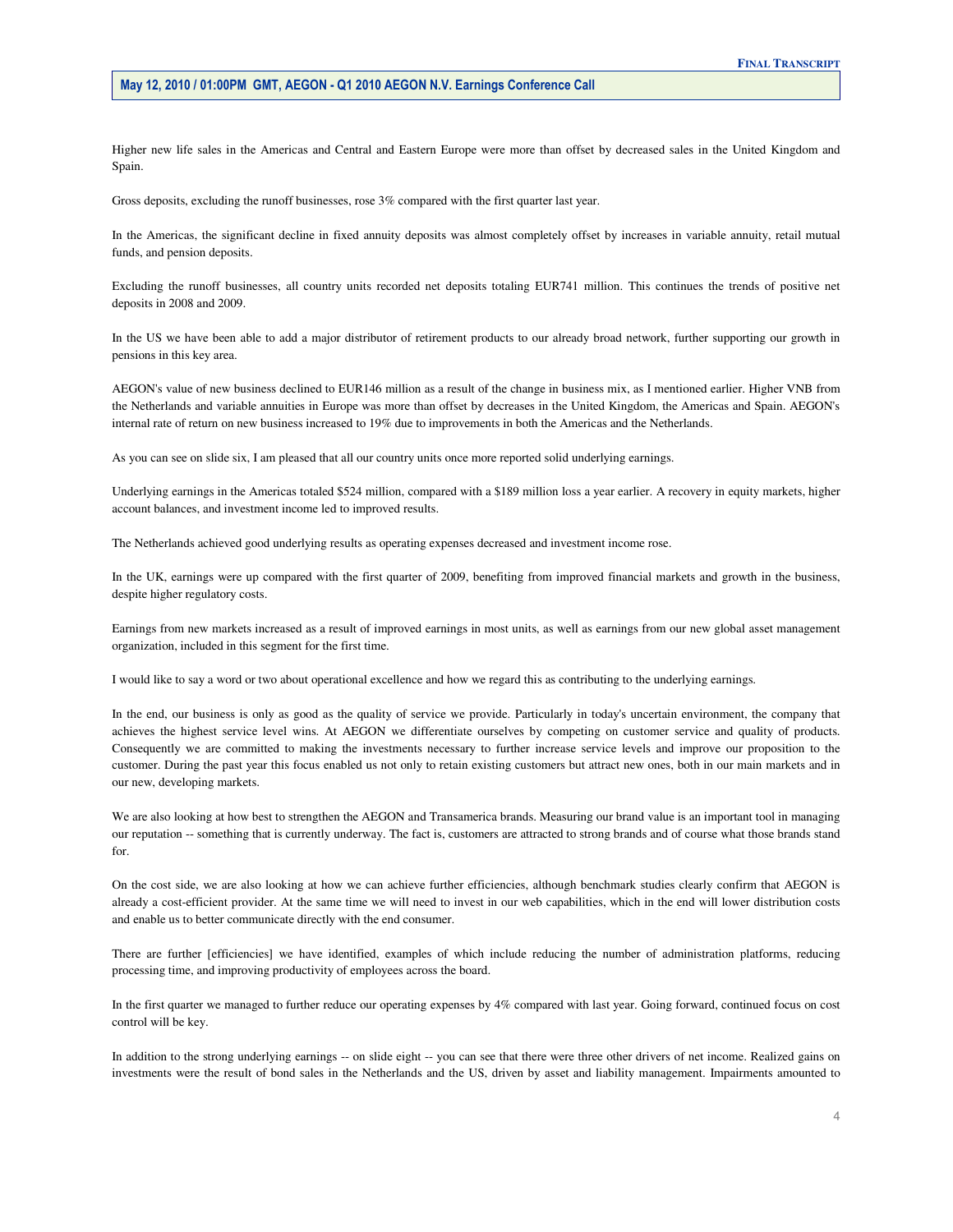EUR150 million and mainly had to do with US housing related assets. And lastly, earnings from the runoff businesses were in line with our expectations.

 Net impairments to our investment portfolio showed consecutive improvement, continuing their downward trend. They are now at their lowest level in seven quarters, though still above AEGON's long-term expectations. Included are EUR43 million of impairments related to structured assets [writ] by US-based financial services provider Ambac.

 At least for the time being, we continue to anticipate that impairments will remain at elevated levels compared with our long-term efforts expectation.

 On slide 10, the result of our runoff businesses is in line with our expectations, as I indicated just a moment ago. The earnings of the spread based business consist of spread income and losses from the amortization of unrealized losses related to the internal asset transfer. The spread earnings declined as account balances continue to run off, and cash balances have increased. The amortization of the unrealized losses decreased somewhat in the first quarter and is expected to decrease further, which is in line with previous guidance.

The spread based balances are running off as projected and now stand at [\$18.7] billion.

 As I indicated earlier, we have maintained our strong excess capital position. Earnings contribution and capital preservation measures in this quarter were offset by higher capital requirements. The capital preservation in the quarter was substantially lower than in previous quarters.

 Excess capital above AA capital adequacy requirements amounted to EUR3.7 billion. Our IGD capital surplus increased from EUR6.7 billion in the fourth quarter of 2009 to EUR7 billion in the first quarter. This is equivalent to a solvency ratio of 205%.

Let me reiterate. Within the current uncertain environment, we aim to maintain a substantial capital buffer.

 If you look on slide 12 at our shareholders' equity, shareholders' equity improved significantly during the quarter and now amounts to EUR14.5 billion, or EUR7.28 per common share.

 The improvement in shareholders' equity was mainly driven by the improvement in the revaluation reserves, the strengthening of the US dollar, and a positive contribution from net income. Our revaluation reserves improved considerably, from minus EUR1.7 billion to minus EUR0.5 billion at the end of the first quarter, mainly as a result of a continued narrowing of credit spreads.

 In view of the recent developments in Europe, I want to take just a moment to update you on our limited exposure to peripheral European sovereigns. To put this in context, our general account at the end of the first quarter amounted to EUR142 billion. On this slide you can see AEGON's exposures to Portugal, Greece, Ireland, Italy and Spain. We feel that our exposure is appropriately sized in relation to our general account and is manageable.

 Let me now touch briefly on a topic that is attracting a lot of attention these days. The topic is Solvency II. AEGON is well prepared for Solvency II. Over the past several years we have been actively involved in the development of Solvency II through the CRO and CFO forums.

 Furthermore, since 2005 AEGON has adopted its own internal economic capital model. We have further confidence because these models have shown to be more conservative than QIS 4. Although a number of issues appear to be satisfactorily handled in QIS 5, also significant concerns remain. All in all, we are confident that the outcome will be satisfactory for both the industry as well as for AEGON.

 Turning now to slide 15, to our embedded value results for 2009, our total embedded value per common share decreased to EUR9.65. This decline was due to an increase in common shares following our equity issuance in August last year and the higher market value of our own debt following lower credit spreads.

 In line with our strategy to reduce the relative capital allocated to our US operations, this slide makes clear that we are generating more VNB outside the US. This is demonstrated by the fact that other countries, which only represent 8% of embedded value, already generate 16% of VNB.

 The embedded value life insurance improved 2% to EUR23.3 billion, which I will discuss in more detail on the next slide. The 2% increase in the embedded value for AEGON's life insurance business benefited from significant new business and a positive performance of our in-force book.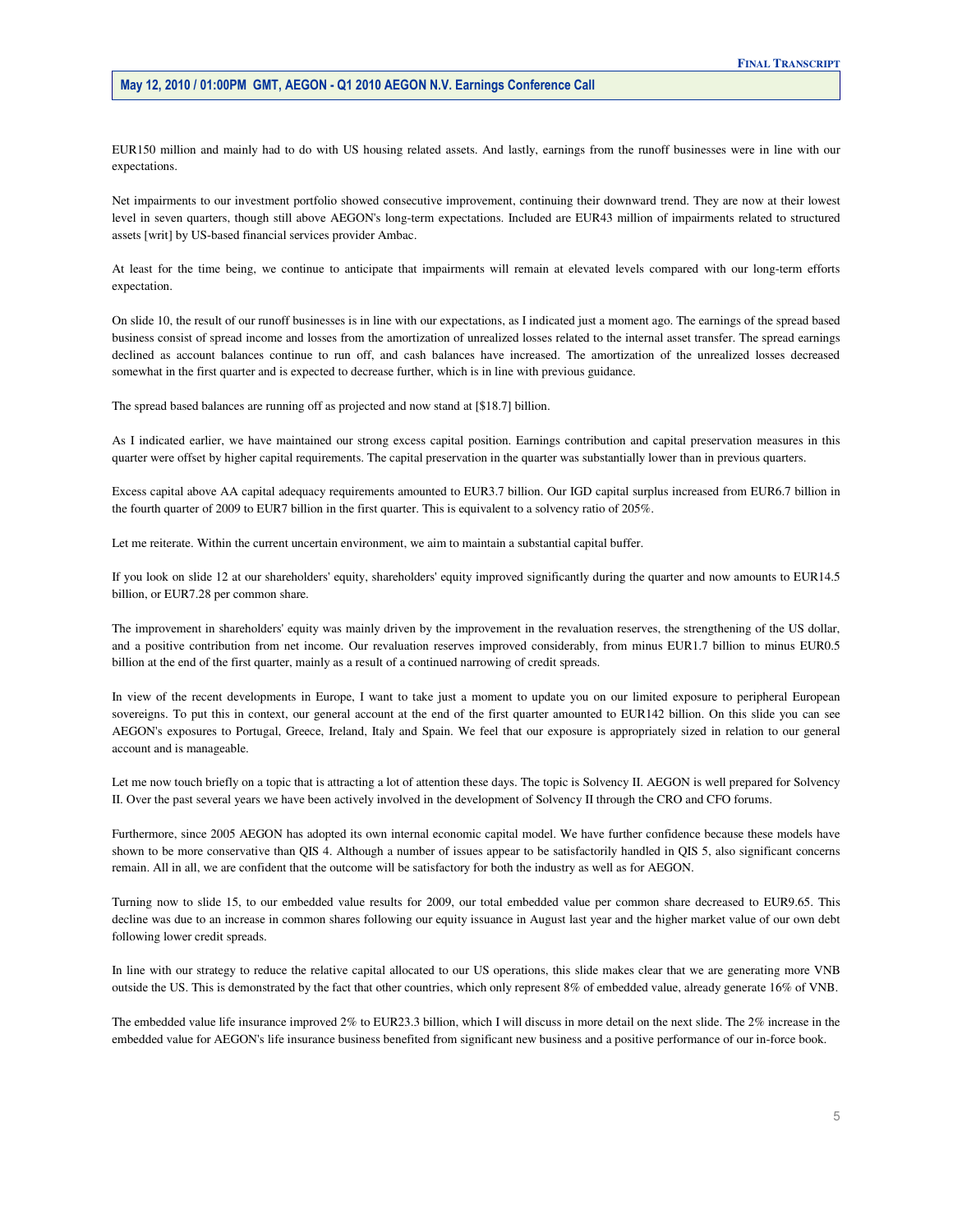In-force performance was partly driven by favorable maintenance expenses as a result of our cost reduction measures. However, the in-force performance was negatively impacted by EUR0.9 billion due to the negative spread variance on our institutional spread based business. There was also a negative impact of EUR0.2 billion from the improved persistency of the US variable annuity portfolio, the result is the guarantees being in the money.

 The positive operating return was partly offset by changes in economic assumptions -- a variance in long-term investment returns and negative currency impact, which of course primarily had to do with the weaker US dollar last year.

 The long-term investment return variance was caused by the combined impacts of our hedge program and a significant decrease in the guarantee reserve in the Netherlands, as well as higher than expected impairments in 2009.

 The change in economic assumptions primarily reflects a higher risk discount rate due to the increased risk fee fixed interest return. Both the long-term investment return and the change in economic assumptions reflect the impact from capital markets on our 2009 embedded value.

 If you now go to slide 17, the free surplus generated on the in-force, which includes earnings on in-force and the release of required surplus, amounts to EUR2 billion in 2009.

 The 2009 result is lower than in 2008, largely due to the lower free surplus generated on the in-force in the Netherlands. This is the effect of its interest rate hedge program, which had a positive impact in 2008 and an equally negative impact in 2009.

 Investment in new business decreased significantly, from EUR2.0 billion in 2008 to EUR1.5 billion in 2009. The key reasons for the lower investment in new business was management action taken to reduce production in the Americas and the UK, particularly in capital-intensive products such as fixed annuities.

 But item capital movements include EUR0.4 billion of capital investors in 2009 in the life insurance operations from the holding. We made capital contributions to Canada and the United Kingdom. We also funded our Brazilian joint venture. In normal circumstances, we would expect our life insurance operations to generate capital and pay dividends to the Group.

 In other, the main items that negatively impact free surplus in 2009 are one-offs. During 2009 there was a significant increase in required surplus in the UK for our annuity portfolio and the sale of our life operations in Taiwan.

Total free surplus were EUR2.4 billion at the end of 2009, which represents the excess capital in our operating units.

 You will remember that we published an excess capital of EUR3.7 billion for December 31. Effectively this means that the remainder, approximate EUR1.3 billion, was held at the holding company.

 I would like to remind you that taking into account a normal level of impairments, our normalized free cash flow generating capacity is between EUR1.0 billion and EUR1.2 billion.

 All in all, we are pleased with these first-quarter results of 2010, as well as our continued strong capital position, and they confirm that our strategic priorities are the right ones.

 Before we take your questions, let me remind you of our upcoming analyst and investor conference in June in London, and we also look forward to seeing you all there.

In the meantime, thank you for your attention, and we are now happy to take your questions.

# QUESTION AND ANSWER

#### **Operator**

Farquhar Murray, Autonomous Research.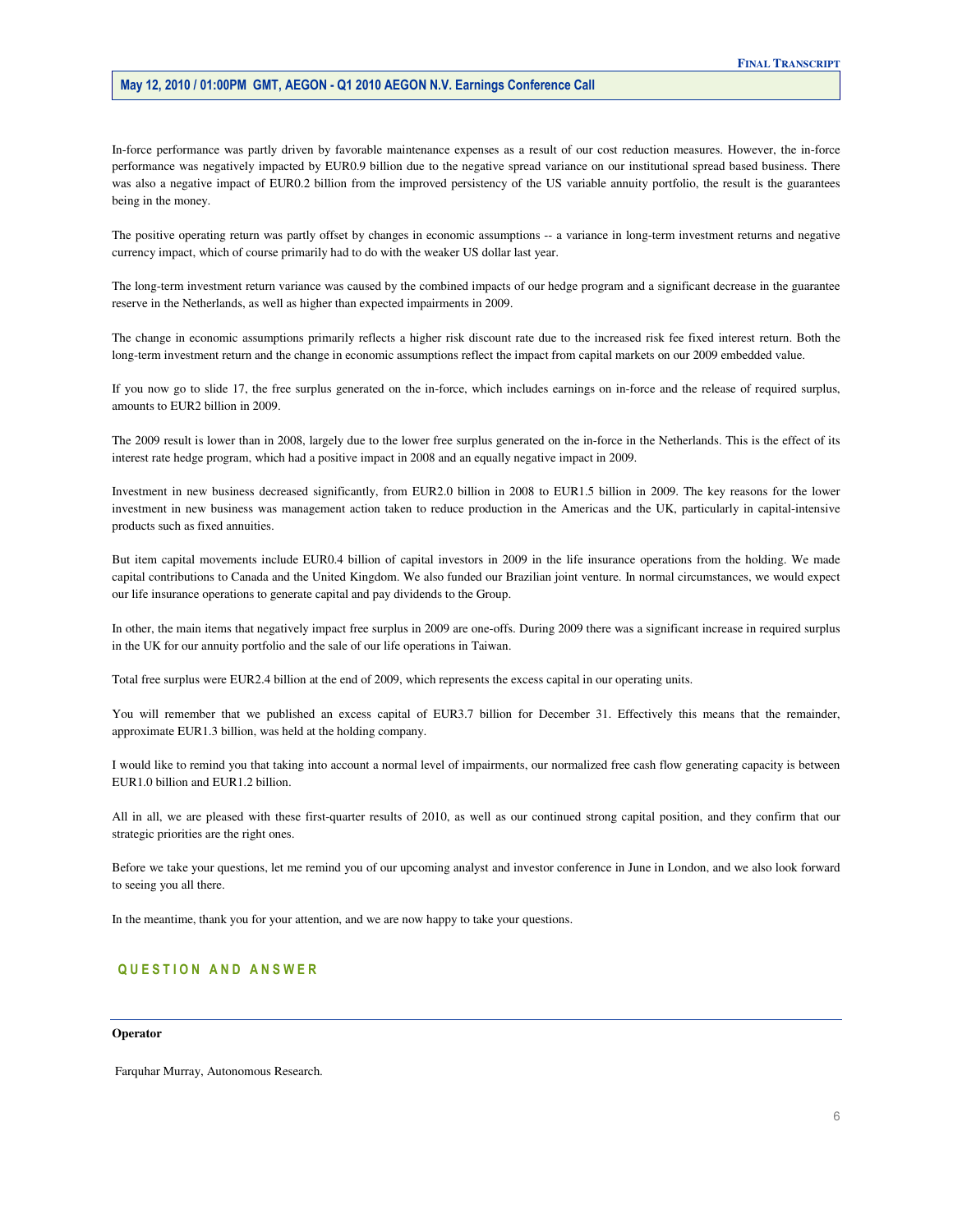#### **Farquhar Murray** *- Autonomous Research - Analyst*

 Just two questions if I may. Firstly, on excess capital, I appreciate obviously the delta in the quarter is not very large at all. But I just wondered if you could go through the bridging items and -- as you did in the previous quarter, specifically obviously kind of impairments and statutory earnings.

 And then secondly, you discussed kind of higher capital requirements in this press release. I just wondered if you could give a magnitude around that and perhaps some color around what was driving that. Thanks.

#### **Jan Nooitgedagt** *- AEGON N.V. - CFO and member of the Executive and Management Boards of AEGON N.V.*

 Thank you for your questions. Let me tell you that indeed the excess capital has not changed much compared to the beginning of the quarter and the end of the quarter. And I can easily explain to you that we have of course ended the earnings to the excess capital, the statutory earnings, and we have also deducted the increase of required -- or the addition in required capital. And a good example was, for instance, the Netherlands, where 50% of the value in force is also part of excess capital, and the value in force has declined in the first quarter, which has had an impact on our excess capital.

 But I think in general there is really -- we had a minimum impact this quarter on our excess capital, due to the fact that we also had the minimum capital preservations measures during the quarter.

#### **Farquhar Murray** *- Autonomous Research - Analyst*

Just to dig into that, in terms of the cost preservation goals, you're up 0.1 billion, and can we take it the re-risking strategy was about the same number? I mean, how much was the re-risking aspect we saw in the quarter?

#### **Jan Nooitgedagt** *- AEGON N.V. - CFO and member of the Executive and Management Boards of AEGON N.V.*

 I think it was -- to be fully aligned is that it was really a minimum amount, not really meaningful. So it did not have any impact on the excess capital for the first quarter.

#### **Farquhar Murray** *- Autonomous Research - Analyst*

Okay. And on other potentially small numbers, what was the statutory earnings?

#### **Jan Nooitgedagt** *- AEGON N.V. - CFO and member of the Executive and Management Boards of AEGON N.V.*

Statutory earnings -- I don't know exactly, but we are talking -- can we give you that number if you ask the question to our IR department?

 **Farquhar Murray** *- Autonomous Research - Analyst* 

Yes, certainly. I'll take it there. Just on the required capital, any color? Other than just the Dutch in-force?

#### **Michiel van Katwijk - AEGON N.V. - EVP**

 That was clearly the largest effect. If you look at the (inaudible) value reports, you can actually see the decline in the value of in-force in the Dutch business, and normally S&P gives 50% credit to new value of in-force, and I think that came down by somewhere between 500 million and 600 million. So that has taken out by itself -- has taken out 250, or slightly more than that in terms of capital for the business then.

\_\_\_\_\_\_\_\_\_\_\_\_\_\_\_\_\_\_\_\_\_\_\_\_\_\_\_\_\_\_\_\_\_\_\_\_\_\_\_\_\_\_\_\_\_\_\_\_\_\_\_\_\_\_\_\_\_\_\_\_\_\_\_\_\_\_\_\_\_\_\_\_\_\_\_\_\_\_\_\_\_\_\_\_\_\_\_\_\_\_\_\_\_\_\_\_\_\_\_\_\_\_\_\_\_\_\_\_\_\_\_\_\_\_\_\_

 **Farquhar Murray** *- Autonomous Research - Analyst*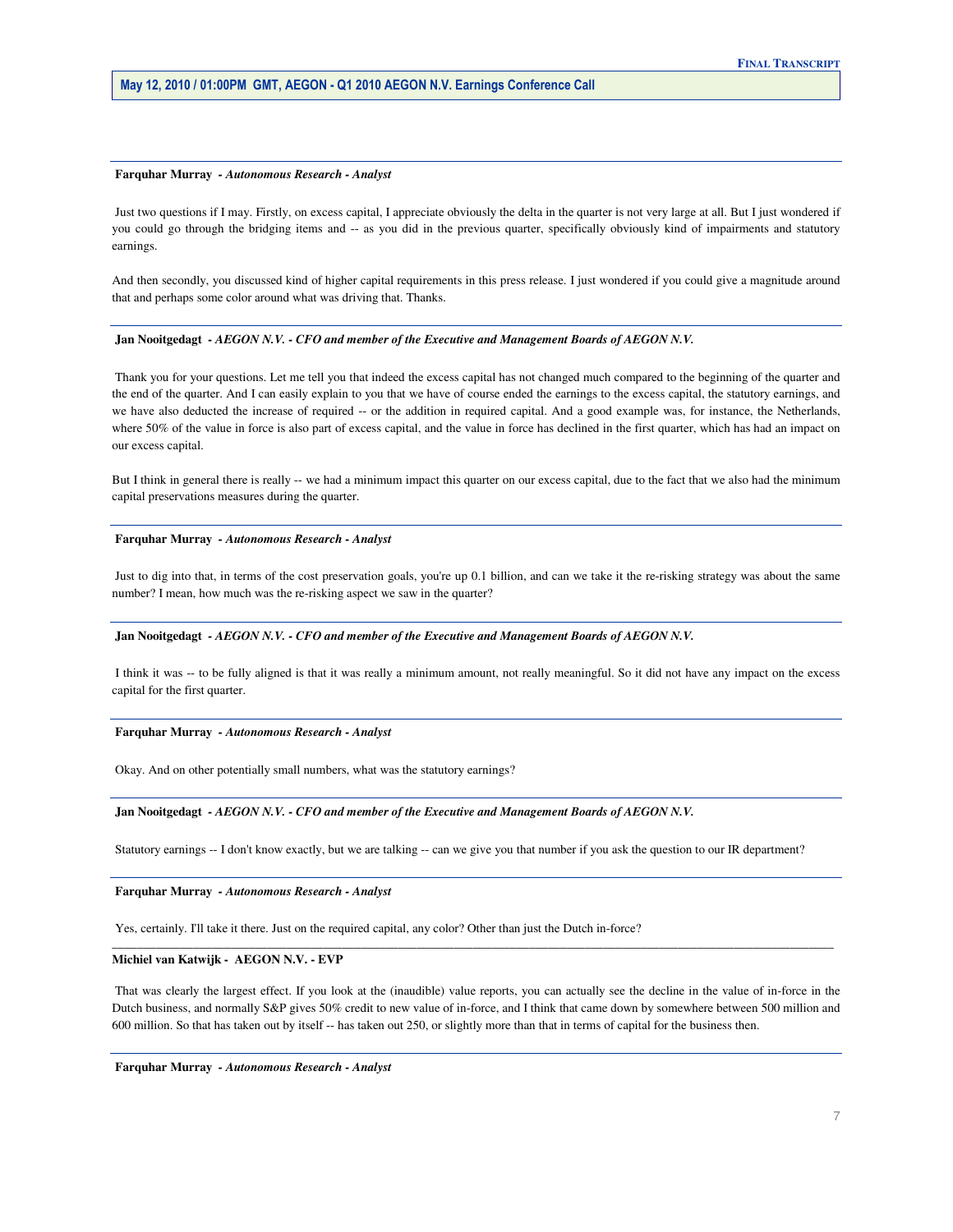Can I just clarify that that 250 is 2009, not the first quarter of this year?

#### **Michiel van Katwijk - AEGON N.V. - EVP**

Yes. So that is 2009, but we have to update our numbers after we produce our 2009 embedded value numbers. So yes.

\_\_\_\_\_\_\_\_\_\_\_\_\_\_\_\_\_\_\_\_\_\_\_\_\_\_\_\_\_\_\_\_\_\_\_\_\_\_\_\_\_\_\_\_\_\_\_\_\_\_\_\_\_\_\_\_\_\_\_\_\_\_\_\_\_\_\_\_\_\_\_\_\_\_\_\_\_\_\_\_\_\_\_\_\_\_\_\_\_\_\_\_\_\_\_\_\_\_\_\_\_\_\_\_\_\_\_\_\_\_\_\_\_\_\_\_

#### **Farquhar Murray** *- Autonomous Research - Analyst*

I'll follow up with IR later. Thanks.

#### **Jan Nooitgedagt** *- AEGON N.V. - CFO and member of the Executive and Management Boards of AEGON N.V.*

I think this -- was not the second question part of the first question, the higher capital requirements due to (multiple speakers)

#### **Michiel van Katwijk - AEGON N.V. - EVP**

Yes.

#### **Operator**

Duncan Russell, JPMorgan.

#### **Duncan Russell** *- JPMorgan - Analyst*

 First question was, can you just give a bit more color on the fixed annuities in the US, and why you've pulled back in that market so aggressively, and why you feel the need to reprice, what's changed over the last couple of quarters.

**\_\_\_\_\_\_\_\_\_\_\_\_\_\_\_\_\_\_\_\_\_\_\_\_\_\_\_\_\_\_\_\_\_\_\_\_\_\_\_\_\_\_\_\_\_\_\_\_\_\_\_\_\_\_\_\_\_\_\_\_\_\_\_\_\_\_\_\_\_\_\_\_\_\_\_\_\_\_\_\_\_\_\_\_\_\_\_\_\_\_\_\_\_\_\_\_\_\_\_\_\_\_\_\_\_\_\_\_\_\_\_\_\_\_\_\_\_** 

 Second question I had was could you give a bit more color on -- within the embedded value, the institutional business, the institutional embedded value in the US, how much of that embedded value is the capital and how much is the in-force. I'm getting negative. Thanks.

#### **Jan Nooitgedagt** *- AEGON N.V. - CFO and member of the Executive and Management Boards of AEGON N.V.*

Thank you Duncan for your question. You're right, the fixed annuities had a big impact on our sales if you compare Q1 this year with last year, and also our VNB. I would like to give that question to Darryl to give some color on that. And the last question also to Darryl, about the embedded value.

#### **Darryl Button** *- AEGON N.V. - SVP and CFO of AEGON USA*

Yes, I'll give it a shot. The first question was on fixed annuities, why we pulled back. Well, the short answer is we don't find the pricing overly attractive in the marketplace. With low yields and where the minimum guarantees are in the industry, it's not that attractive of an economically priced product. So we certainly do not need the liquidity in-house. We've got, as I've said several times, we've got the institutional runoff fully funded. So we're not in -- we have no need for the liquidity, and we don't find the economics attractive, so we are significantly pulled back there. I think intentionally so.

 And unless something happens either to the yield curve or the competitive environment in the near term, I don't see that changing here in the near term.

 And the embedded value, I'm not sure if I got the full gist of your question. I assume it was the impact of the institutional spread runoff running through embedded value, which did create quite a sizable spread loss in the embedded value. And that's the bulk of -- I think it's 1 billion -- in the 1.2 billion that you can see on table 14 of the embedded value report.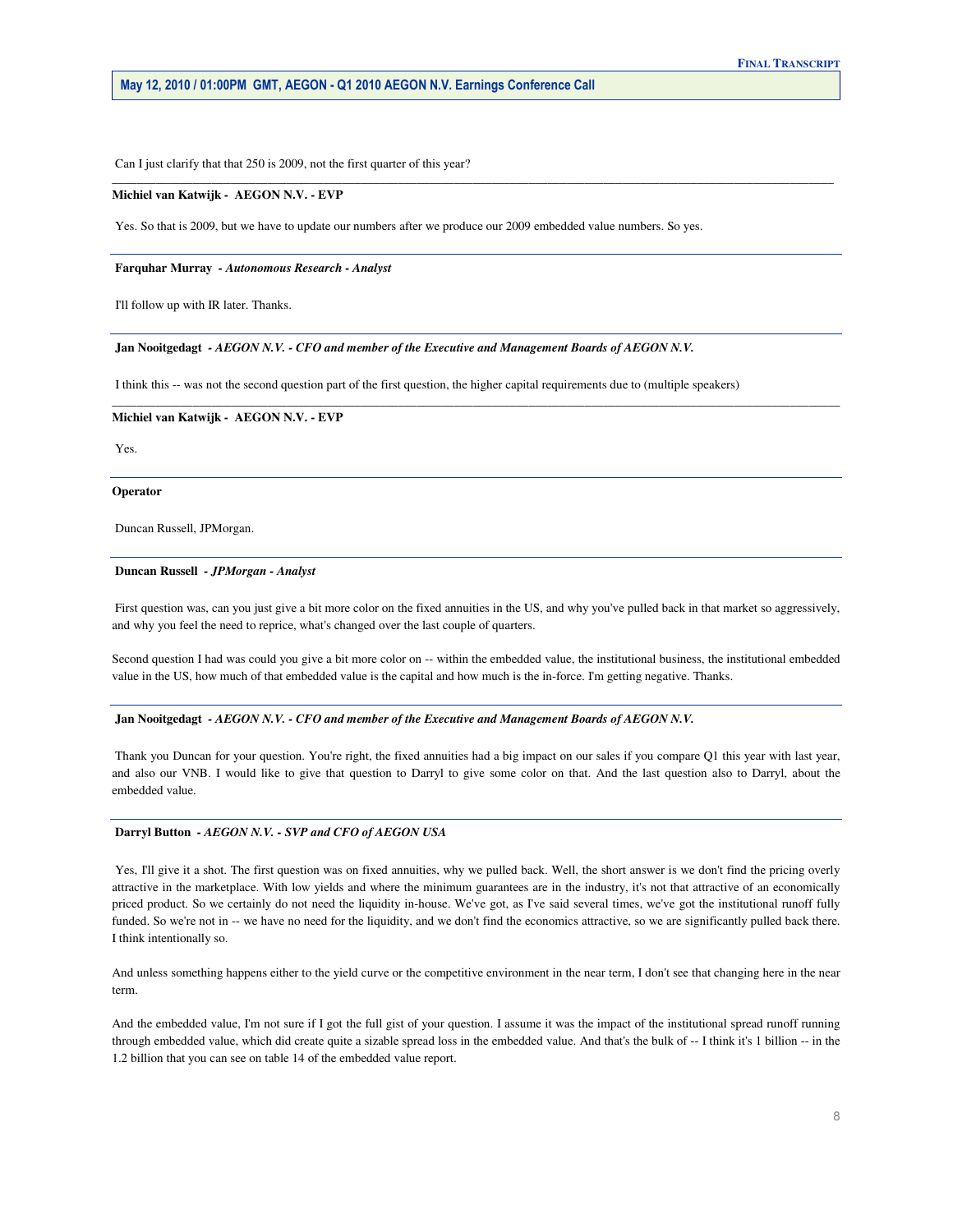That essentially is the shortening of the institutional liabilities that happened in the heart of the crisis. We had about \$10 billion of institutional liabilities that shortened up significantly related primarily to -- primarily to two programs that shortened from what used to be somewhat of a perpetual nature into a one-year maturity. We were faced with one of two choices, selling the assets backing those, or using cash and liquidity from elsewhere in the organization. We did the latter, and so we used retail cash to fund that payout, but that caused a significant spread compression.

#### **Duncan Russell** *- JPMorgan - Analyst*

 Actually what I was looking for was the 598 US dollar institutional guaranteed product embedded value. Could you just give me the net worth and the in-force value, how that 598 splits.

#### **Melanie Puri** *- AEGON N.V. - Chief Actuary*

I don't have it with me, but we can give it to you later. We'll give it to you via IR.

#### **Duncan Russell** *- JPMorgan - Analyst*

Okay. Thanks.

#### **Darryl Button** *- AEGON N.V. - SVP and CFO of AEGON USA*

Great. I answered the wrong question.

#### **Duncan Russell** *- JPMorgan - Analyst*

That's all right. Thanks.

#### **Operator**

Jan Willem Weidema, Fortis.

#### **Jan Willem Weidema** *- Fortis - Analyst*

 A few questions from my end. One, the tax effect that we saw in Q1 from internal reinsurance, do you expect that to continue further on this year? Second, on capital requirements, can you give us an update on where -- what you think is an adequate capital buffer at the moment? And with regard to re-risking, what are you expecting there for the remainder of this year in your investment portfolio?

#### **Jan Nooitgedagt** *- AEGON N.V. - CFO and member of the Executive and Management Boards of AEGON N.V.*

 Thank you for your questions. Let me start with answering your question about the tax. As you have seen also in 2009 compared with 2008, we have been impacted by the fact -- by the -- by a reinsurance contract and that the way the tax is calculated in Ireland is different from the US. It depends heavily on the volatility in the market.

 But what you've seen now in Q1 is almost the remaining part of the whole impact, which we have taken a huge plus in 2008, and which is now almost reversed again. And I think it depends on the credit spread going forward in that -- if tax will be impacted. But for the rest we had a normal quarter, a normal tax impact, apart from the reinsurance contract.

 The question about the excess capital, yes, we have said I think also in the past, which we continue to say is that under these financial and economic circumstances, we like to have a substantial buffer, which we have at the end of this quarter.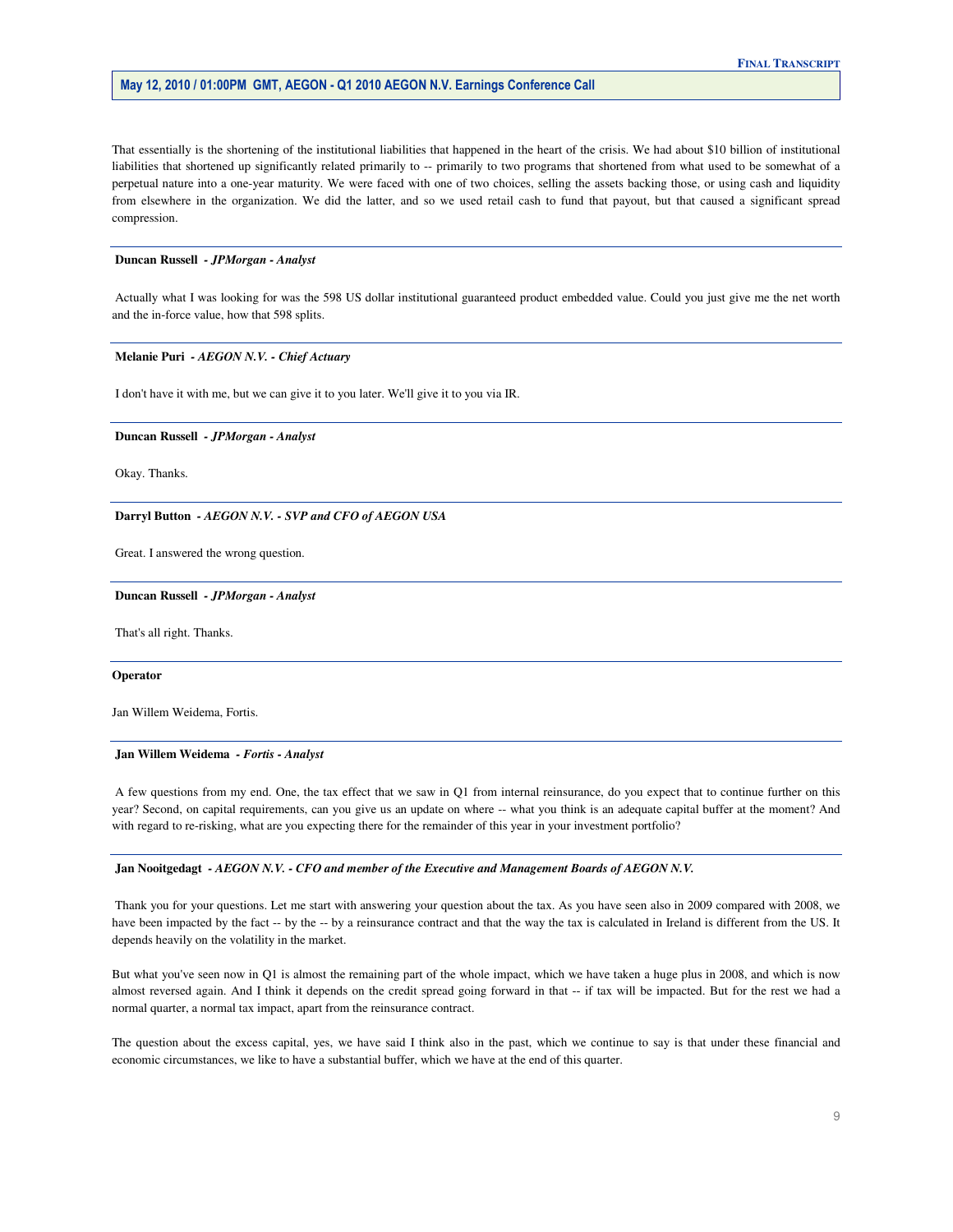And to the future, it is of course difficult to say, but we still feel that the economic environment is unstable. If you look at unemployment rates in different countries and financial markets. Also huge, yes, issues in difficult markets. And I think that we feel confident with an excess capital, which we have now, 3.7 billion.

#### **Jan Willem Weidema** *- Fortis - Analyst*

 In the past you've said 1.5, 2.0 for normal circumstances, which would be elevated in these circumstances. Is that something to, let's say, around 2.5 we should think up for the short term?

#### **Jan Nooitgedagt** *- AEGON N.V. - CFO and member of the Executive and Management Boards of AEGON N.V.*

 I would like to wait first and seeing what -- when the markets are in normal circumstances then and make a calculation at that point. I think for the moment we feel confident with the capital buffer we have.

#### **Jan Willem Weidema** *- Fortis - Analyst*

Okay.

#### **Jan Nooitgedagt** *- AEGON N.V. - CFO and member of the Executive and Management Boards of AEGON N.V.*

 I think the -- what was your last question? It was about re-risking? What I would like to say is that you see also in our quarter the change we make in fixed annuities and variable annuities. But I think it's good that Darryl gives more color on this question.

#### **Darryl Button** *- AEGON N.V. - SVP and CFO of AEGON USA*

Yes, I guess I would say we really don't have an active re-risking program going in the US. We are investing cash, but a lot of that investing is putting cash to work that's coming off of normal cash flow asset maturities off the current book. So there is no what I would say active re-risking program, and in fact actually as cash flow is coming due off of the retail operations, we are putting that into a very high-quality, high-grade investment portfolio. So there is no material credit re-risking strategy going on in the US.

#### **Jan Willem Weidema** *- Fortis - Analyst*

Okay, thank you.

#### **Operator**

Nick Holmes, Nomura.

#### **Nick Holmes** *- Nomura - Analyst*

 I had a couple of questions on underlying earnings. The first one is, can you explain a little bit more how you think we should look at the realized gains on investments at 126 million in Q1, that's a pretty big number. And I ask this question because presumably the more gains you take, the less investment income you have for your underlying earnings. So I'd be interested in your thoughts on the interaction between the two.

 Then secondly, you've redefined your underlying earnings to exclude the runoff business. And I wondered, are you thinking of resetting the target to reflect that? Thank you very much.

 **Jan Nooitgedagt** *- AEGON N.V. - CFO and member of the Executive and Management Boards of AEGON N.V.*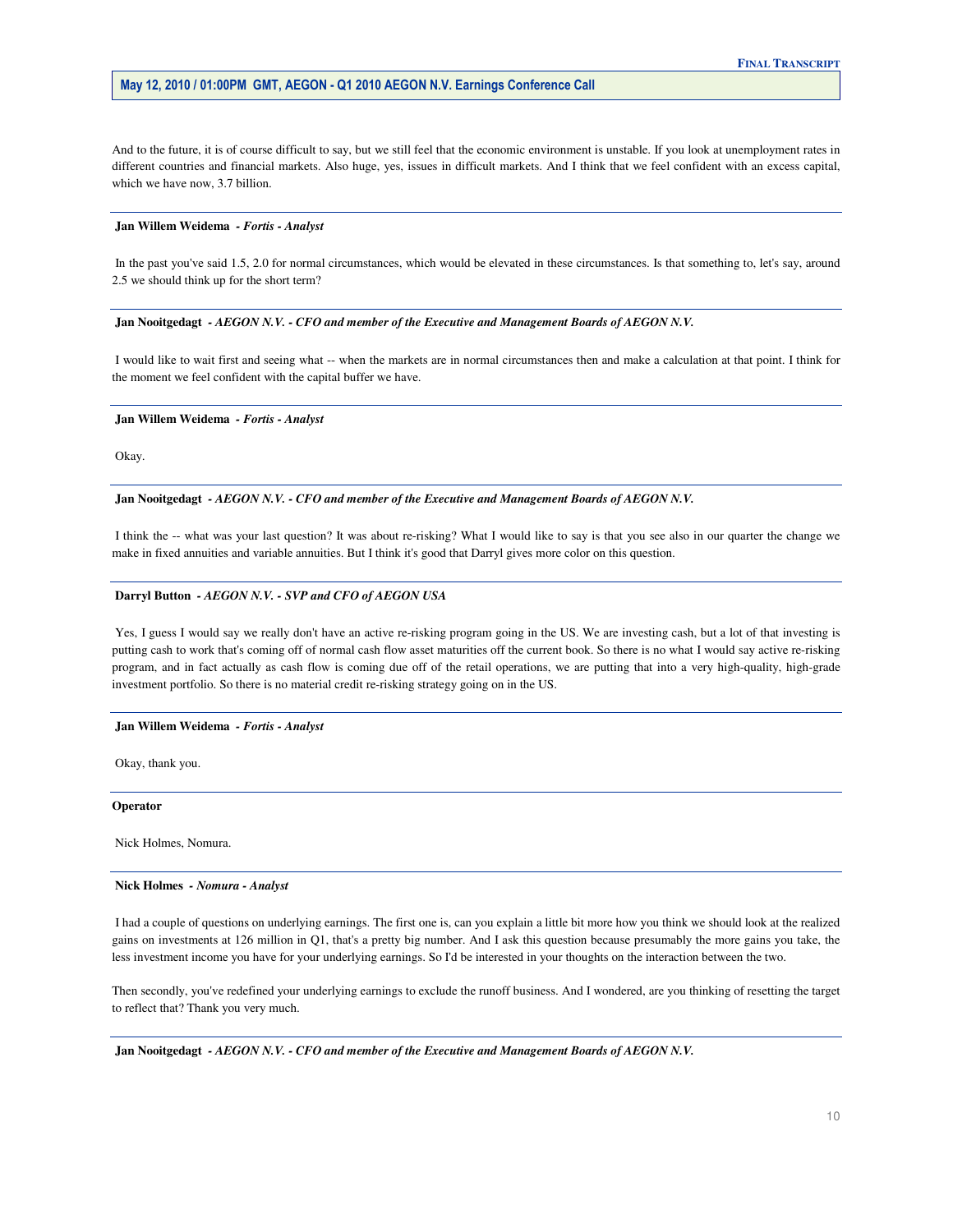Thank you for your questions. The first question about realizing gains, let me make clear that we have realized gains on bonds in the US and in the Netherlands. But -- and the gains we realized are the result of our asset and liability management, which basically means that we have matched our investments and our liabilities. And this is just the consequence of managing our business, and as such, there is not a desire to realize gains. If we're realizing gains, it was just the result of our asset and liability management program.

 The runoff business and the question about what I understand is we have I think informed most of you also about the change in our reporting format and that we have taken the runoff, the results of the runoff, especially from IMD, separate from our underlying earnings. And what I explained also is that what the impact is of the runoff line and the differences with underlying earnings. I don't fully understand how you -- you want to compare this with the past, what we have said about the level of our underlying earnings; is that the question?

 **Nick Holmes** *- Nomura - Analyst* 

Yes, just because the runoff business was previously included in that target.

#### **Jan Nooitgedagt** *- AEGON N.V. - CFO and member of the Executive and Management Boards of AEGON N.V.*

 Yes. We have said that in the past I think with a dollar rate of 1.30 that it would be 450 to 500. And I think if you make that calculation now with the runoff business in the new format, the runoff business separated, that you would take a new run rate of between EUR500 million and EUR550 million. That's based then on a dollar rate of 1.30.

#### **Nick Holmes** *- Nomura - Analyst*

So that is your guidance. Yes. Okay, that's pretty clear. Thank you very much.

#### **Operator**

Chris Hitchings, KBW.

#### **Chris Hitchings** *- KBW - Analyst*

 A couple of things. Can you take me through a little bit on the UK annuity repricing? You talked about how this repricing had improved your IRR in the UK, and yet clearly the sales and sales volume have come down. Presumably this means capital has been released from the UK in this. Can you tell us how much and what you've done with it?

Secondly on capital in the US, can you give us an update on where the US RBC ratio is now?

 Thirdly, you continue to talk about having \$3.7 billion in excess of S&P's requirement. But S&P I think continues to put you on watch negative. So -- or negative outlook -- sorry. So clearly S&P don't think you've got \$3.7 billion of excess capital. Could you tell me what S&P have told you about what you would need to have achieved, and where, in order for them to share your view that you have \$3.7 billion of excess capital? Thanks.

 **Jan Nooitgedagt** *- AEGON N.V. - CFO and member of the Executive and Management Boards of AEGON N.V.* 

 Thank you Chris for your questions. First, about the UK immediate annuities, as you know, these annuities are very sensitive for pricing. We have repriced our products, which has also a huge impact on our sales of (technical difficulty) [immediate] entities in the UK.

 I don't understand your remark about IRR. If you look in our press release, the internal rate of return in the UK on new business was 11%. We have -- yes, the repricing had an impact on our sales, that's quite clear. But that does not mean that our IRR was (multiple speakers)

 **Chris Hitchings** *- KBW - Analyst*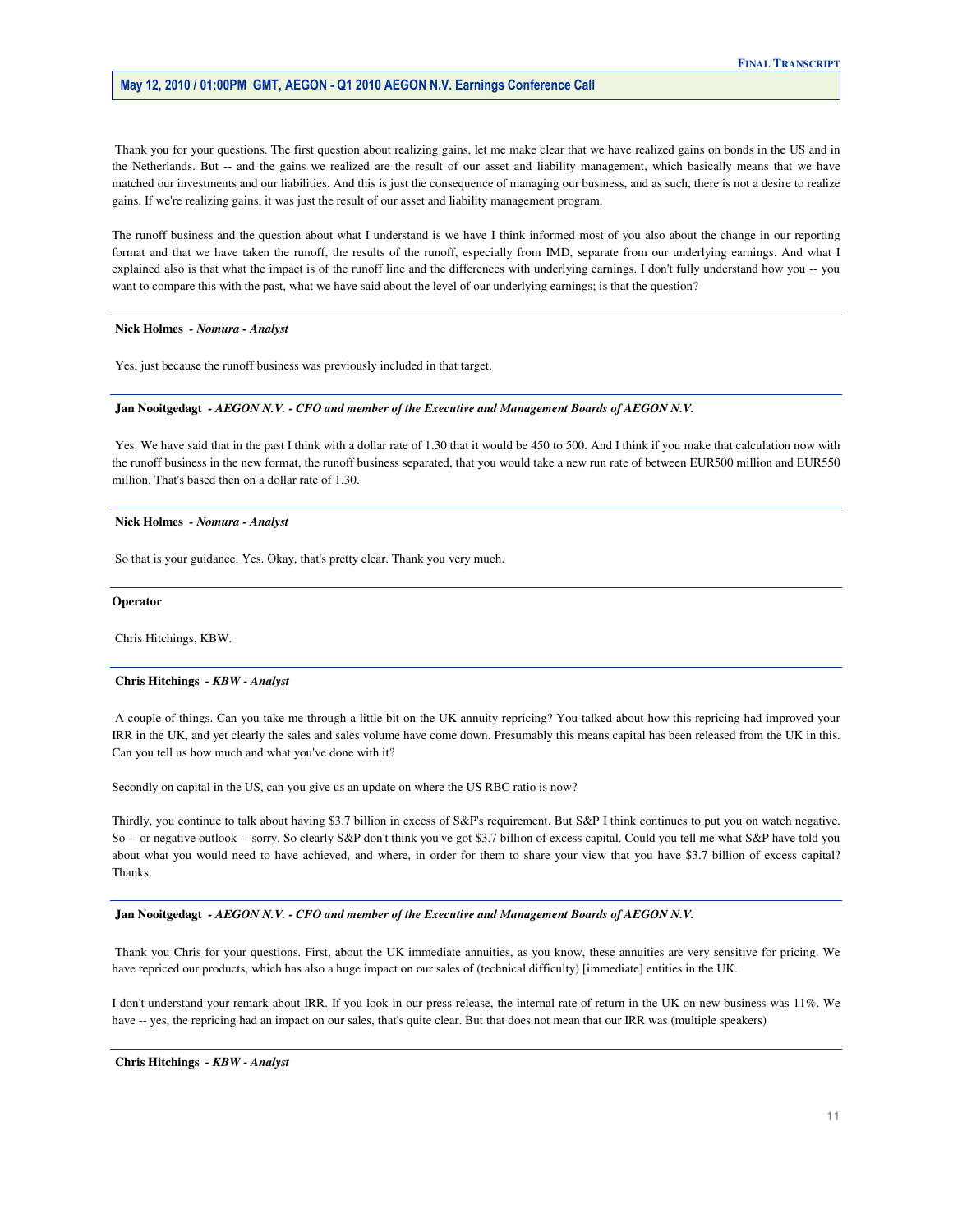No, I'm looking -- well sorry, what I meant was that presumably if you are removing -- if you're stopping selling these and the annual -- on de- risking the investment portfolio, that was presumably because you are going to release capital. You are clearly doing this in order to improve the IRR, that profitability of your business. And I'm wondering, when will that capital be released? And what will the effect on IRR be then?

#### **Jan Nooitgedagt** *- AEGON N.V. - CFO and member of the Executive and Management Boards of AEGON N.V.*

What we have said, also in our press release, that we have adopted a more conservative investment strategy in the UK, which also had an impact on our VNB. And one of the reasons is, is that we have invested in gilts instead of corporate bonds, and that had an impact on our VNB, and what -- that's also one of the explanations why the VNB is much lower.

#### **Chris Hitchings** *- KBW - Analyst*

But is capital not released why that de-risking of the investment portfolio?

#### **Jan Nooitgedagt** *- AEGON N.V. - CFO and member of the Executive and Management Boards of AEGON N.V.*

 Well, there is an interesting calculation of capital requirement in the UK, you know, that what we are doing at the moment is we have changed the risk profile of the investment portfolio in the UK, but that does not have an immediate impact on the capital requirement in the UK.

 **Michiel van Katwijk** *- AEGON N.V. - EVP* 

 To add on that, obviously if we sell less immediate annuities, it will have less of an effect on the [strength], that is absolutely correct. But it's not that this immediately is leading to a huge (inaudible - background noise) in capital that is released.

#### **Melanie Puri** *- AEGON N.V. - Chief Actuary*

 And also I would add as well, as the markets improve in the UK, then that increases the (technical difficulty) capital requirements in the UK under Pillar 1. So as the equity markets improve, for example, on the unitized pension business, that just increases the required capital.

#### **Chris Hitchings** *- KBW - Analyst*

Well, I'm just still trying to get a handle. Perhaps I'm just being unbelievably stupid here compared with everyone else on the call, in which case, please tell me to shut up. But you have pulled out from business because you thought that it wasn't producing adequate returns, presumably, or risk-adjusted returns. And I'm wondering why such an action should result in a significant deterioration in your returns, unless the fact of the matter is, this business was not producing good returns anyway. It was an error.

#### **Michiel van Katwijk** *- AEGON N.V. - EVP*

No, I don't think that that's the case, Chris.

 **Melanie Puri** *- AEGON N.V. - Chief Actuary* 

No.

#### **Michiel van Katwijk** *- AEGON N.V. - EVP*

I think that the main effect that you're seeing on the IRR on the new business that we are writing in the UK is driven by the fact that we have changed -- on new business we have changed the allocation for assets, and as you can imagine, margin on corporate bonds is much wider for --there is a margin on corporate bonds relative to gilt, and that is affecting the returns.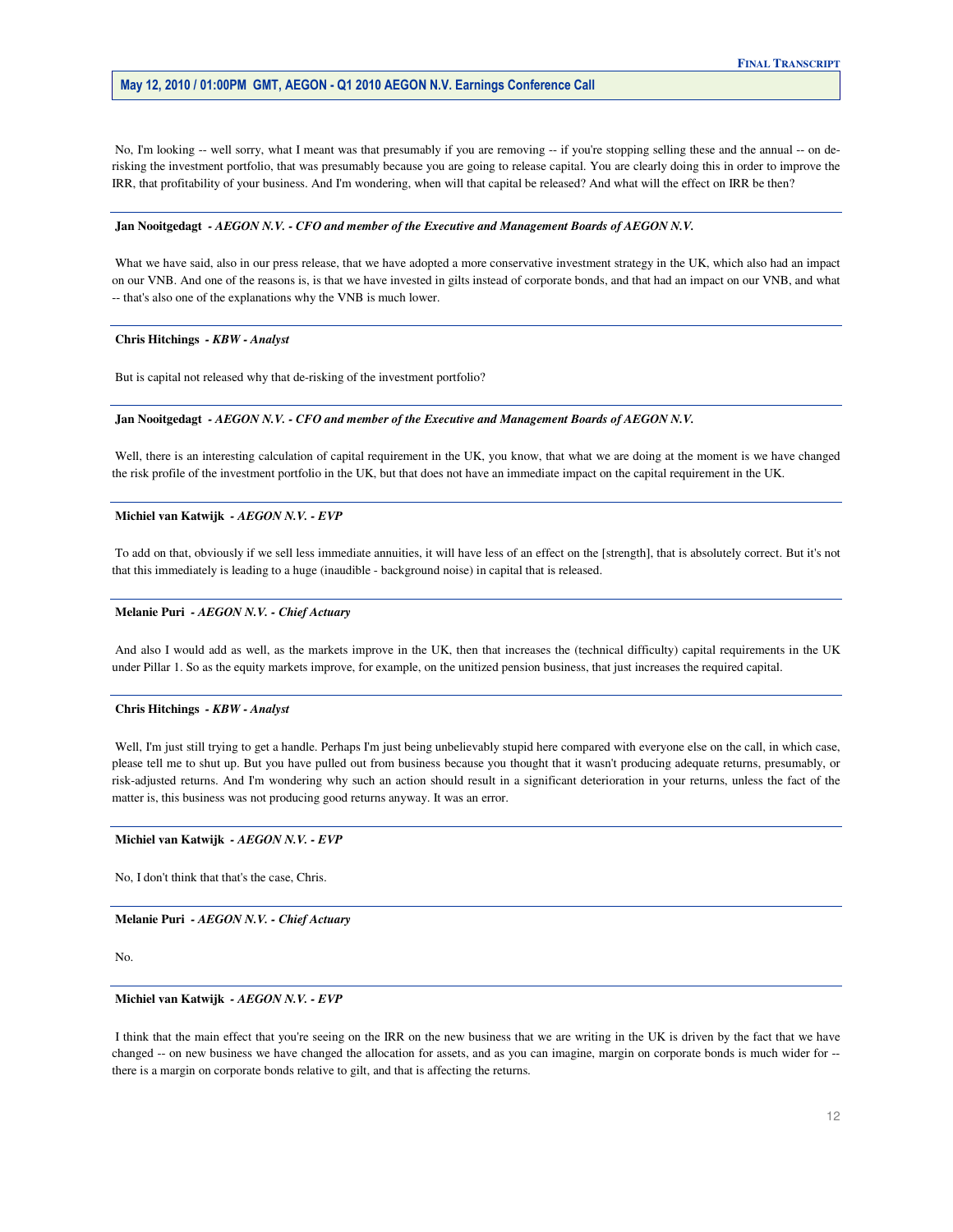#### **Chris Hitchings** *- KBW - Analyst*

Okay then. Thank you. Yes, I'm obviously being very stupid on this.

And the other questions?

#### **Darryl Button** *- AEGON N.V. - SVP and CFO of AEGON USA*

Chris, on the RBC ratio, as you know, it's an annual calc only, but I do estimate that at the end of the first quarter we are just over 400.

#### **Chris Hitchings** *- KBW - Analyst*

Thank you. And on S&P?

#### **Michiel van Katwijk** *- AEGON N.V. - EVP*

Yes. On S&P, Chris, I think S&P does not disagree with us that we have 3.7 billion of excess capital. I would just like to point out that they, in rating companies, are not just looking at what the capital position is, but they're looking at a whole range of numbers. They're looking at the prospects of the various markets, etc.

 And as you may know, S&P still have -- on the majority of our markets have still a negative outlook. So for instance, the US life market has a negative outlook, and the UK market has a negative outlook, which is in part feeding into our negative outlook. And that is despite the fact that our ERM got upgraded to strong by S&P, so the negative outlook in a number of markets is driving effectively still our negative outlook -- as many of our competitors.

#### **Chris Hitchings** *- KBW - Analyst*

 But have S&P told you what you would need to do to get rid of your negative outlook? Other than obviously operate in markets which didn't have a negative outlook, which is fairly draconian, [however].

#### **Michiel van Katwijk** *- AEGON N.V. - EVP*

 No, they don't really say what we need (inaudible - background noise) negative outlook. They will point to a number of things, and if those things improve, then that will be positive for the rating. So for instance, an improvement in earnings, impairments going down, those kind of things would all be positive for the rating outlook.

#### **Chris Hitchings** *- KBW - Analyst*

Thank you.

#### **Operator**

Oliver Steel, Deutsche Bank.

 **Oliver Steel** *- Deutsche Bank - Analyst*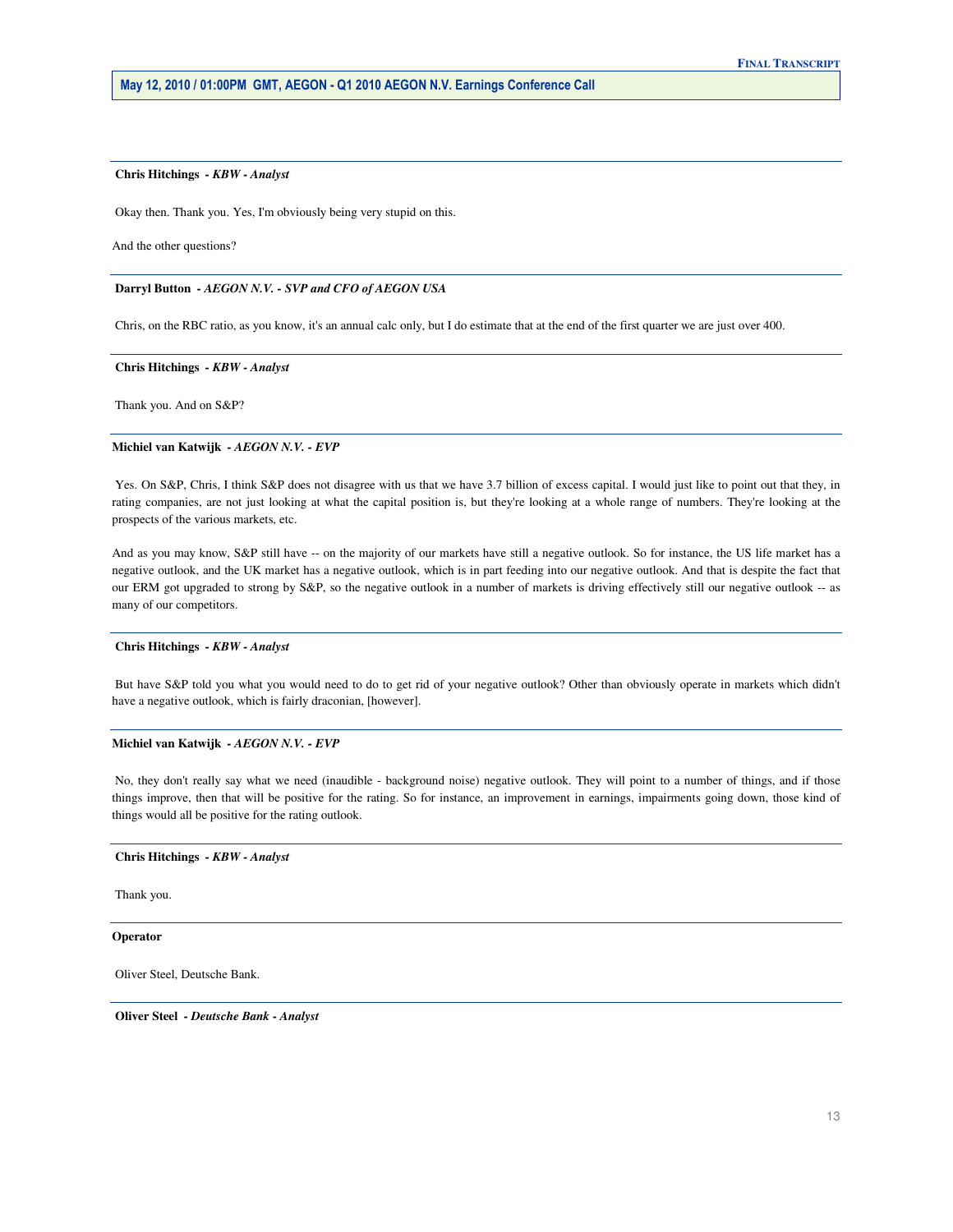Two questions. The first is that you say you released capital of 0.1 billion, and as you pointed out, that was a lower number than you have been producing for several quarters. So I was wondering if you could sort of talk about the pipeline of further capital releases or whether we should be building in lower number going forwards.

 And then secondly on expenses, in your presentation you talked about needing to invest in your web capabilities. I was just wondering if you could talk through sort of what you need to do to get the next layer of costs down, and what sort of timetable are we looking for.

#### **Jan Nooitgedagt** *- AEGON N.V. - CFO and member of the Executive and Management Boards of AEGON N.V.*

 Thank you, Oliver, for your questions. The first question about the capital release of 0.1 billion in Q1, it was relatively low compared with the last 1.5 years. As you know, we are continuing in running off IMD business, which will have an impact on releasing capital in the coming quarters.

I think we have an -- we are looking at all kinds of opportunities to -- for efficiency of our capital, to make it more efficient. It's also I think realistic to assume that the majority of these measurements have -- we have behind us. Maybe Michiel -- but we are looking at more opportunities, but they are limited.

#### **Michiel van Katwijk** *- AEGON N.V. - EVP*

 Yes. I think, Oliver, one thing to keep in mind is that the more of these kind of initiatives we execute, the more of an impact they might have on earnings going forward. So we are trying to balance between releasing capital and maintaining an earnings profile that is consistent with what we have. And so we are trying to balance more between the actual need to create capital and the earnings impact that those actions might have. So it's realistic to expect lower numbers than in the past couple of years.

#### **Oliver Steel** *- Deutsche Bank - Analyst*

Okay. And can you remind me of what the capital release would be from the IMD?

#### **Darryl Button** *- AEGON N.V. - SVP and CFO of AEGON USA*

We've said about 800 million spread over two years, so it's about 400 million a year.

#### **Oliver Steel** *- Deutsche Bank - Analyst*

And the question on expenses?

#### **Jan Nooitgedagt** *- AEGON N.V. - CFO and member of the Executive and Management Boards of AEGON N.V.*

Yes. If you talk about expenses, we are pleased with the measurements we have taken, the impact it had on Q1, 4% lower than last year. In the meantime we are also investing in all kinds of capabilities also to get our whole infrastructure in order, investing in processing time, and also keeping in mind the customer, the end customer. I think that is in addition to our cost measurements. We also like to invest in innovation for our distribution channels.

 But one of our goals is and continues to be -- is managing our costs at a level which is acceptable for us. And as I said earlier, the impact of the measurements taken earlier, that also resulted in a 4% lower cost in Q1.

#### **Oliver Steel** *- Deutsche Bank - Analyst*

Thank you very much.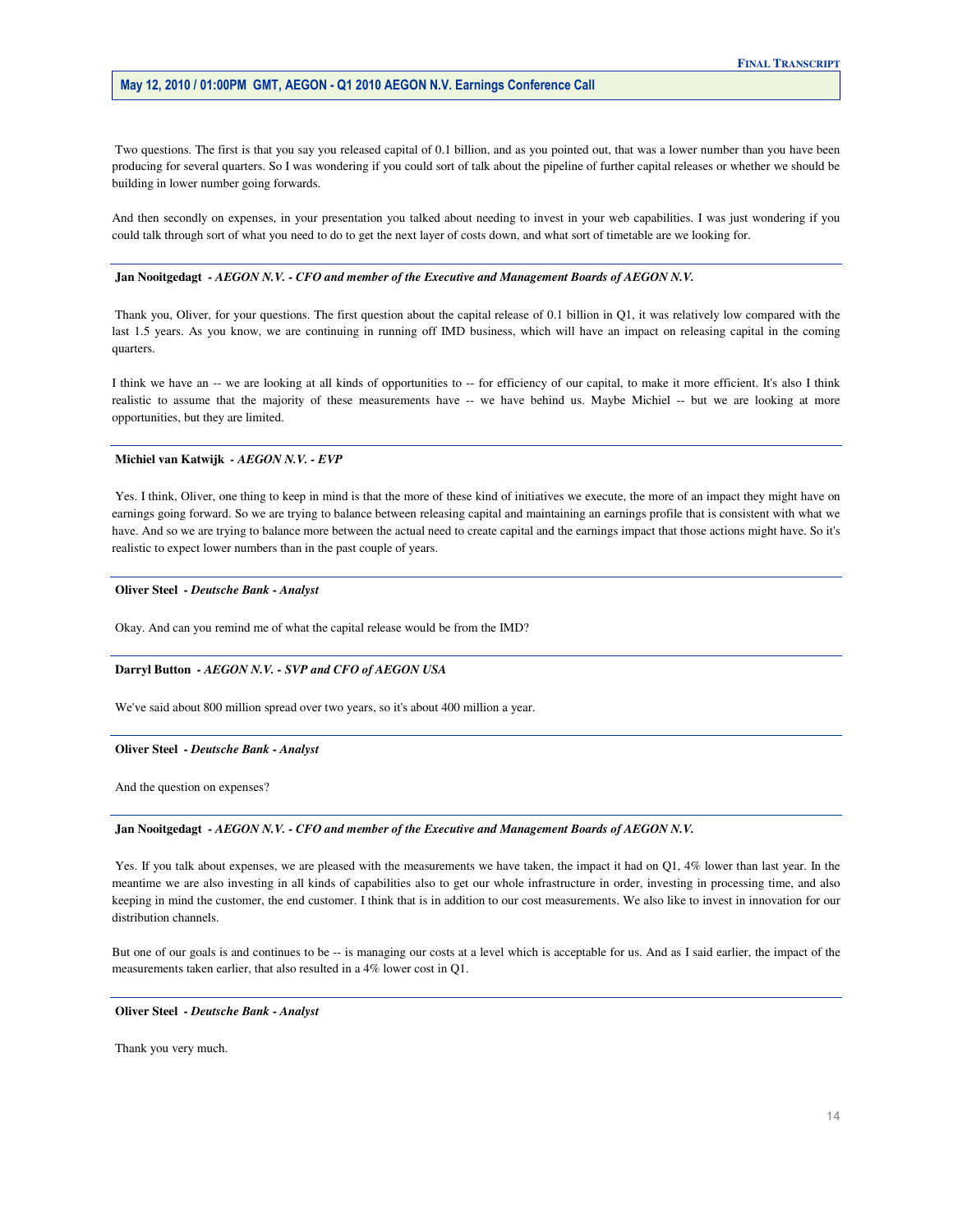#### **Operator**

William Elderkin, Citigroup.

#### **William Elderkin** *- Citigroup - Analyst*

 Most my questions have already been answered. Just one thing on the UK pensions business. Can you talk about the underlying earnings power there. I would have though it would've been better than it was, given the uptick in markets and widening spreads over the first quarter. And is the number that we see there indicative of the likely earnings power over the rest of the year?

#### **Jan Nooitgedagt** *- AEGON N.V. - CFO and member of the Executive and Management Boards of AEGON N.V.*

 Yes, if you talk about the UK, I think you are right, that you might expect higher underlying earnings. But we have to take into account, especially if you compare this quarter with last quarter, the impact of moving asset management out of the results of the UK, which is now part of the new markets. That has an impact on underlying earnings. And you should also take into account that we had an increase in our expenses due to regulatory costs, which relates also for a part to the UK situation.

#### **William Elderkin** *- Citigroup - Analyst*

Is the latter regulatory costing, is that a one-time effect, or will that continue to burden the result?

#### **Jan Nooitgedagt** *- AEGON N.V. - CFO and member of the Executive and Management Boards of AEGON N.V.*

It's always difficult to say in the future, but I think what we have done here, now is a one-time effect, yes.

#### **William Elderkin** *- Citigroup - Analyst*

And roughly what was the effect of that in this first quarter?

 **Jan Nooitgedagt** *- AEGON N.V. - CFO and member of the Executive and Management Boards of AEGON N.V.* 

That is something I think we should -- can you follow up that with IR?

#### **William Elderkin** *- Citigroup - Analyst*

Yes. Thank you.

#### **Operator**

Johnny Vo, Goldman Sachs.

 **Johnny Vo** *- Goldman Sachs - Analyst* 

Just a bit of a philosophical question. Given your support of Solvency II, when are we likely to see an MCEV reported for the Group?

Number two, just on a sort of realistic reserving basis, how would the underlying capital generation change for the Group?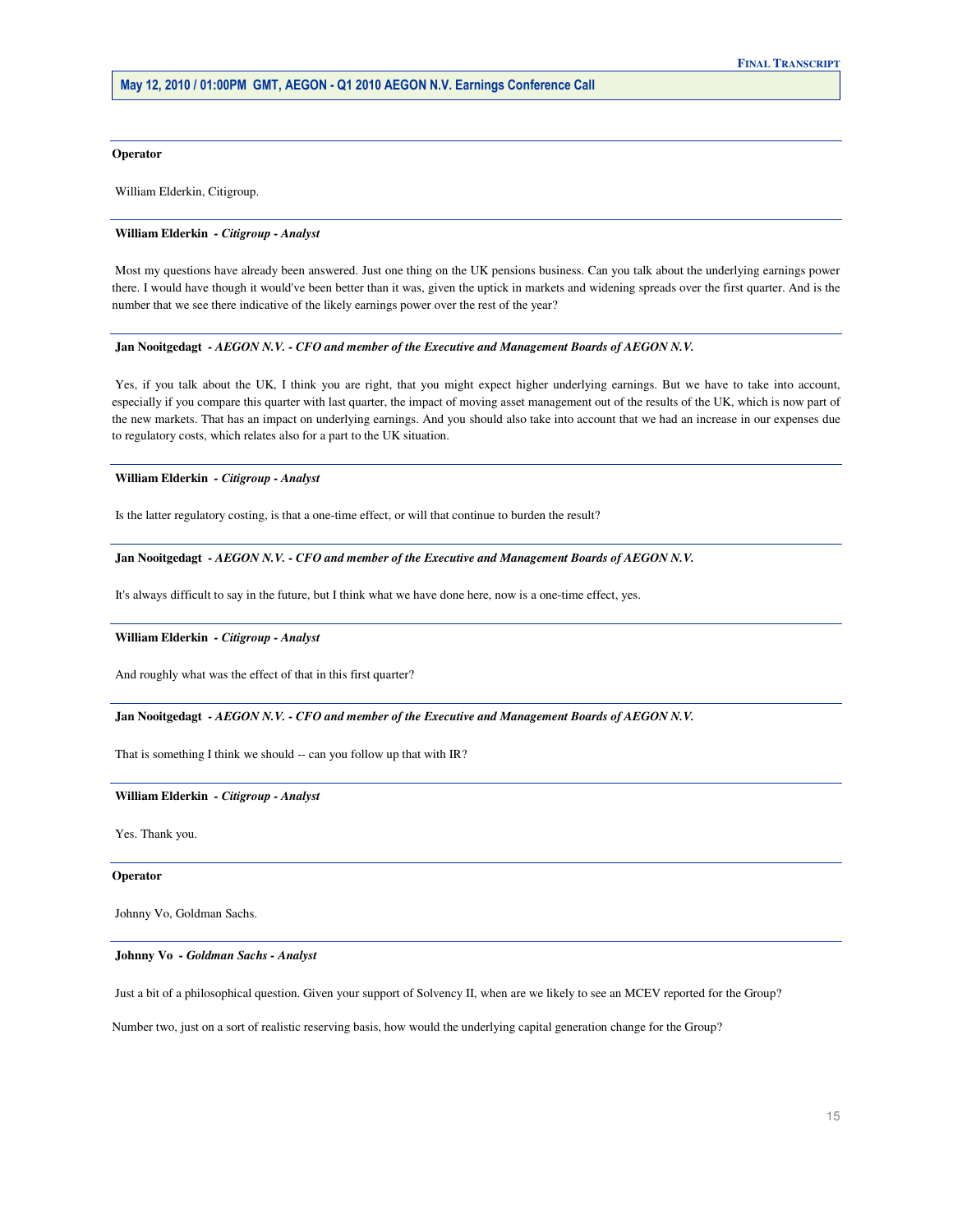And just a third question, clearly in the UK market on immediate annuities it seems like a number of your players are reporting unlimited IRRs by actually investing in corporate bonds at the right time. Can you just sort of explain your rationale for moving to gilts now, when the spreads are very wide and positive? Thanks.

# **Jan Nooitgedagt** *- AEGON N.V. - CFO and member of the Executive and Management Boards of AEGON N.V.*

Your first question I think, for your question about Solvency II and MC figures, I think that we are -- we will definitely move to MCEV figures if Solvency II comes in place. We have now reported our embedded value -- traditional embedded value this year. We prepare ourselves for Solvency II, and due to the fact that we cannot do everything at once, we plan to give you the Market Consistent figures also, together with the Solvency II figures at that time, when it is applicable, probably in 2012.

# **Johnny Vo** *- Goldman Sachs - Analyst*

Okay.

# **Jan Nooitgedagt** *- AEGON N.V. - CFO and member of the Executive and Management Boards of AEGON N.V.*

 And a question about the -- I didn't fully understand the question about the UK. (multiple speakers) Yes. Well, that also of course has something to do with Solvency II in -

# **Melanie Puri** *- AEGON N.V. - Chief Actuary*

 And reducing the credit risk on the balance sheet. I think we have a desire at the moment to reduce the amount of credit risk we have on the balance sheet. We saw what happened in the last couple of years when we had a lot of credit risk on the balance sheet, and you can see the impact of the IMD numbers running through the results in 2008 and 2009. Really we've taken this action as part of that strategy to reduce some of the credit risk that we have (inaudible) for the Group.

#### **Johnny Vo** *- Goldman Sachs - Analyst*

And would realistic reserving change the cash flow dynamics of the Group dramatically? Or not?

# **Darryl Button** *- AEGON N.V. - SVP and CFO of AEGON USA*

 In the US it would have a dramatic change on spread products. And that's why we kind of indicated earlier that the Solvency II framework is not that friendly to spread products, it would upfront some losses there and change the distributable earning pattern over time.

 Outside of that, I think a lot of the protection products and fee-based products, the market consistent approach will follow a release from risk, so as we release from economic risk, there will be economic margins that will come in, and that will form the new cash flow generation pattern.

So it's a different answer by product.

#### **Johnny Vo** *- Goldman Sachs - Analyst*

Yes. Okay. Fair enough. Thanks.

#### **Operator**

Albert Ploegh, ING Commercial Banking.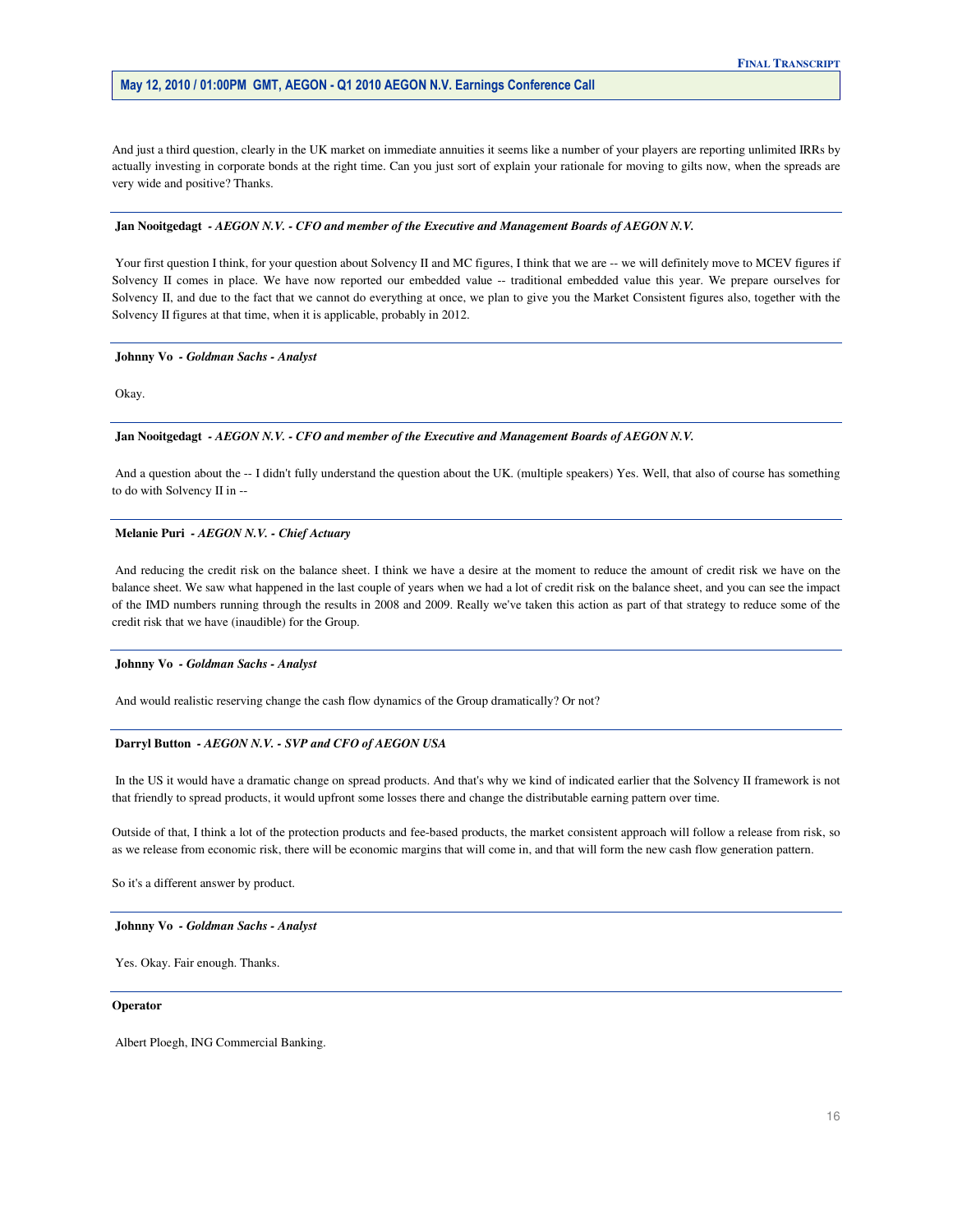#### **Albert Ploegh** *- ING Commercial Banking - Analyst*

 A few questions from my side. Most have been answered. One is on the impairment line, which of course came in again pretty low in the quarter. You were at elevated levels clearly not applicable anymore, but what are your expectations basically in the short term, especially as also it somewhat was related to [MBack] as well, so you basically closed with a run rate on [110] million.

 Second question is on the macro hedge in the US, in the first quarter volatility was of course very low, so did you take there any opportunities maybe to optimize the hedge, or any changes there implemented that were maybe worthwhile to mention.

 And the third question is on the embedded value report, the movements in the Netherlands on the long-term investment returns, the earnings there, just mention basically the impact of the hedge program, and also the decrease in the guarantee reserve. Is it possible to get any feeling or any guidance on sensitivity there, what would trigger basically also taking that number down again? That would also be helpful.

#### **Jan Nooitgedagt** *- AEGON N.V. - CFO and member of the Executive and Management Boards of AEGON N.V.*

 Thank you, Albert, for your questions. I think we will give you an answer in the order you asked the questions, and the first question about the impairment, I think the best person to give an answer on that is Eric Goodman.

#### **Eric Goodman** *- AEGON N.V. - CEO of AEGON USA Investments*

You mentioned that the trends have been favorable in the impairment line, and I think we -- our base case is that the trend will probably continue somewhat. The composition of those impairments has been -- has shown that the corporate credit impairments have declined most rapidly, that the structured assets, primarily the residential mortgage-backed's, have declined from their peak of early 2009 but are still producing a reasonable amount of impairments each quarter. And that may take some further improvement in the housing market to see a dramatic reduction, but when we look at the overall profile, we think that there is a possibility for some additional reductions over the coming quarters.

#### **Jan Nooitgedagt** *- AEGON N.V. - CFO and member of the Executive and Management Boards of AEGON N.V.*

Then your question about the macro hedge, we are indeed looking at all kinds of alternatives for the macro hedge.

Darryl, maybe you can give some color on that going forward.

#### **Darryl Button** *- AEGON N.V. - SVP and CFO of AEGON USA*

 Yes. The short answer is, no change to the macro hedge. It's exactly the same program we've had in place. I think we communicated before, there was -- the hedge would mature in June. That's true. We are actually going to extend the same hedge into the third quarter.

We are still looking at -- and we've done some work, we've started some work with a third-party to possibly change the nature of the hedge and potentially even upsize the hedge. But we've pushed that off until the third quarter, so we will be rolling the exact same hedge forward.

 **Albert Ploegh** *- ING Commercial Banking - Analyst* 

Okay.

 **Melanie Puri** *- AEGON N.V. - Chief Actuary* 

And if I may (multiple speakers)

 **Jan Nooitgedagt** *- AEGON N.V. - CFO and member of the Executive and Management Boards of AEGON N.V.*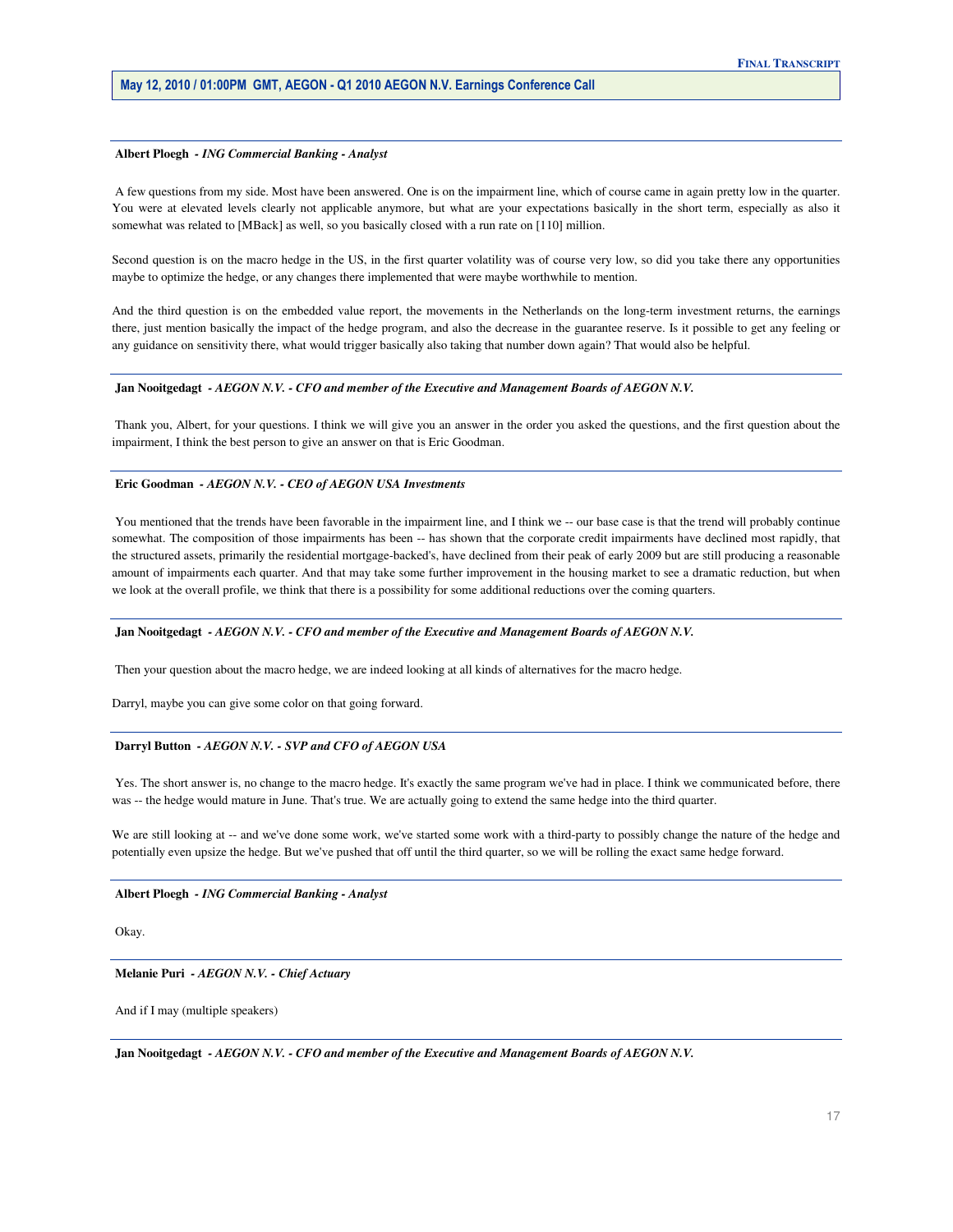Yes.

#### **Melanie Puri** *- AEGON N.V. - Chief Actuary*

Shall I pick up on the third question?

#### **Jan Nooitgedagt** *- AEGON N.V. - CFO and member of the Executive and Management Boards of AEGON N.V.*

The last question about EV and the Netherlands, I think Melanie, if you would take it (multiple speakers)

#### **Melanie Puri** *- AEGON N.V. - Chief Actuary*

 I don't have any sensitivity numbers with me, but I just wanted to sort of explain the way this impact is working. Generally speaking you would expect that a release and a guarantee provision would increase the embedded value. But actually here, because we have the hedge program in place, essentially what we see is a reduction in the future profits, as you would expect. But we don't see the increase in free (technical difficulty) in the year that the guarantee provision goes down, so we do have a sort of decrease in provision, but it's matched also by a decrease in assets backing that provision.

 In terms of sensitivity, I don't have sensitivity numbers, but you can see clearly that this has a significant impact on the results. If you go back to the 2008 results, this had a very significant positive impact on the embedded value. I was just looking back there at the 2008 results, the and variance from the long-term investment it turns out was around EUR1 billion. I think the vast majority of that was related to the increase in the guarantee provision at that point in time, combined with the hedge results.

 And here the impact is around 0.8 billion, negative, as a result of markets improving, guarantees moving out, the money for the guarantee provision going down, but again combined, in this case, with a negative impact to the hedge.

#### **Albert Ploegh** *- ING Commercial Banking - Analyst*

But the hedge is I think also unchanged there, so (multiple speakers)

#### **Melanie Puri** *- AEGON N.V. - Chief Actuary*

Yes, the hedge is unchanged. We haven't changed anything in terms of the interest rate hedge.

#### **Albert Ploegh** *- ING Commercial Banking - Analyst*

Okay, thank you.

 **Jan Nooitgedagt** *- AEGON N.V. - CFO and member of the Executive and Management Boards of AEGON N.V.* 

Okay, thank you. This was the last question. Thank you very much, and I hope to see you all at our conference in June in London.

#### **Operator**

Ladies and gentlemen, that completes today's conference call. Thank you for participating. You may now disconnect.